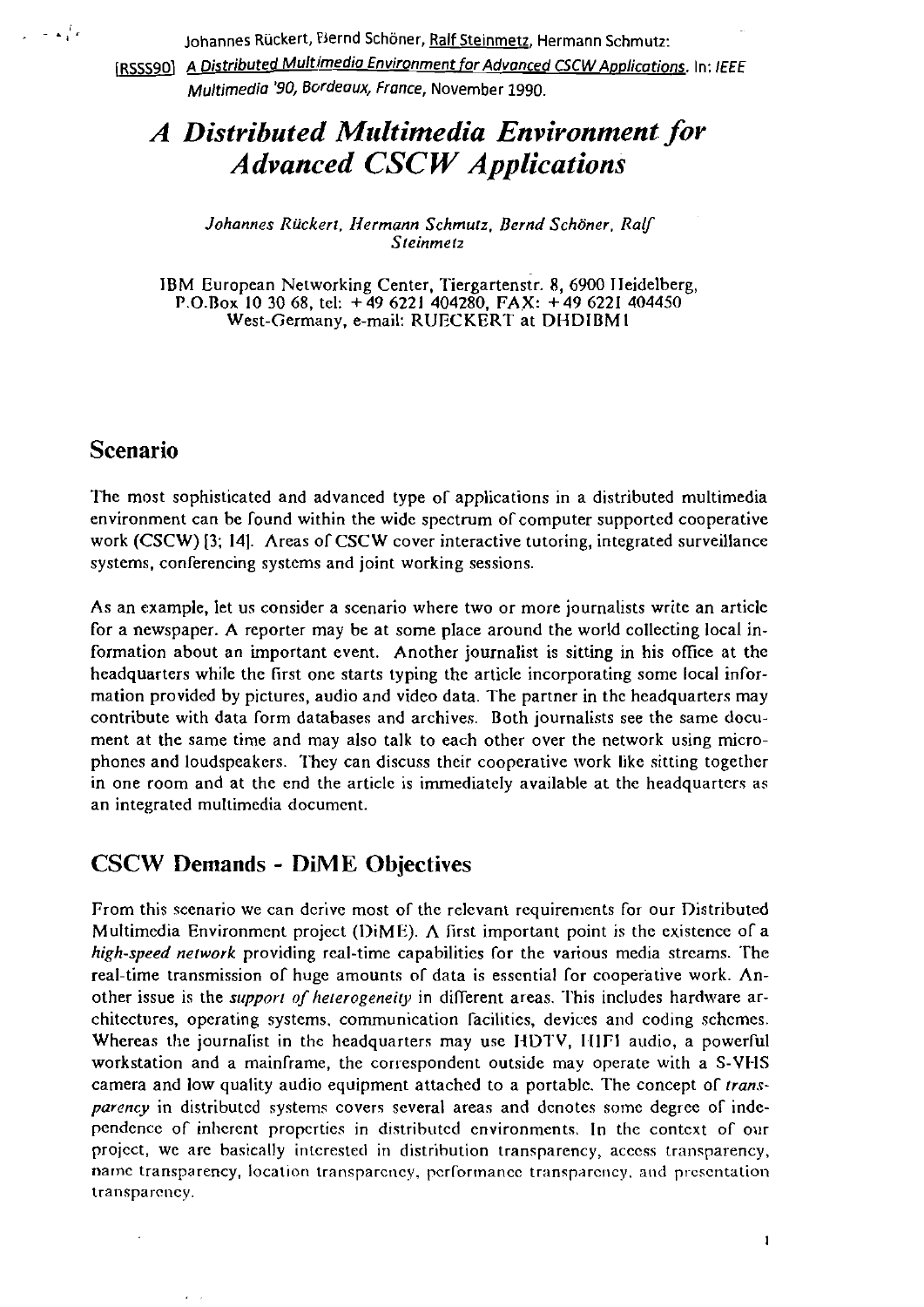In the distributed multimedia system, cach nodc is an autonomous system. The cooperation between the nodes is based on the principle of transparent resource sharing with the cooperation participants. Each node has complcte control over the local environment and determines the degree of cooperation with other partners. It also controls the granularity of access to the local resources by other partners. With this background wc can conclude that access to shared resources must be protected against unauthorized usage. The sketched system environment so far comes from the idea of supporting multimedia within existing operating systcms. The Users must be able to run "old" existing applications as well as "new" multimedia applications. The new multimedia environment must coexist with the existing systems while the bandwidth of perception is enhanced by adequate presentation of all kind of media at the user interface level. Relations like *synchronization* in time and location must be established between different multimedia entities and a "relatively easy" application program interface for the design of distributed multimedia applications must be provided.

## **DiME Approach**

One problem in designing a "good" distributed multimedia system is to have and gct experience as user, as programmer and as system architect in this environment. Expcrience can only be gained with a real distributed inultimedia system or a prototype. Unfortunately such systems do not exist today, but prototypes can be built on top of existing hardware and operating systems.

We gained experience in the area of distributed systems with DACNOS **(51,** and in the area of local multimedia systems by integration of plug-in boards (1; 101 and external devices like computer controllable VCR, optical memory and cameras and by designing and implementing local control applications for those devices. First fundamental design issucs were already published in (13; 121. Our approach to proceed has been to design and implement the prototype step by step, gaining experience with the current system day by day, and use the experience for the progress of the design for an architected system.

High-speed networking is up to now a challenging research area, but no integrated network with the appropriate protocols for point-to-point and nulticast transmission of high-quality video together with audio and data is available today. In the past a heterogeneous network, consisting oT digital and analog transmission media was used Tor early experiments. Transition to a fully digital network is on the way. The design enables the usage of networks like FDDI or B-ISDN, a channel management is conceived to make us independent from the basic communications hardware. **A** layered systems structure is used, to *hide the heterogencity* of a specific level from the higher levels. For example the intended channel management hides heterogencous data transmission facilities of different vendors from the upper layers. Autonomy will be provided, in giving the complete control of the local equipment and system software to the local user by the network operating systcm approach. Remote control is granted by capabilities which can be withdrawn by the owner of the device at any time. *Coexistence* of the multimedia systems with existing applications is guaranteed, since the multimedia system is designed as an add-on to the existing system. The different aspects of *transparency* especially the problem of distribution transparency and its related problems pose high demands to the system structure. The Remote Service Call (RSC) provides a unique interface for service

 $\overline{2}$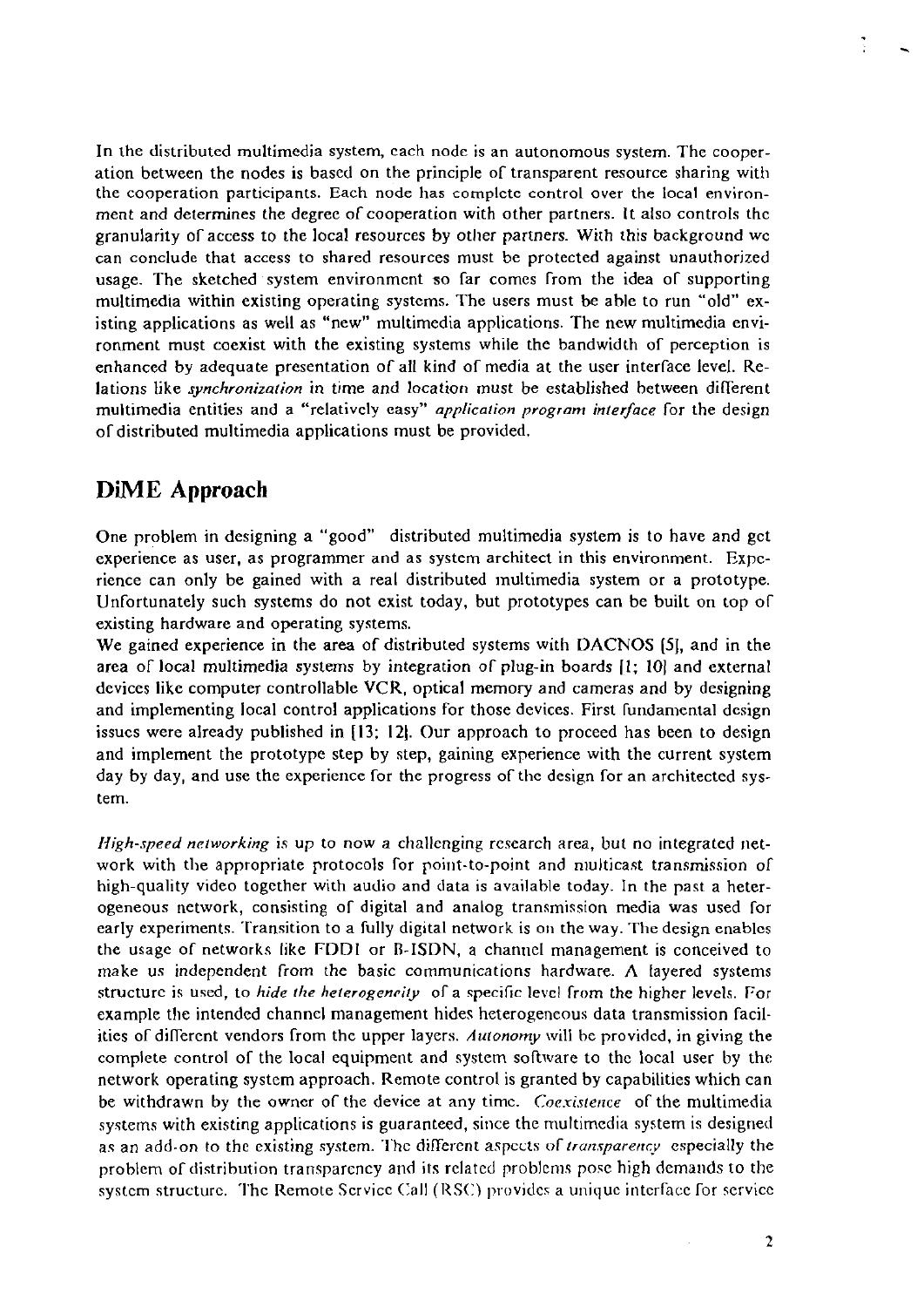calls in a heterogeneous environment in a distribution transparent form [4] but other communication services like TCP/IP are also investigated for this purpose. DiME is conceived Tor high *performance* local multimedia processing, storage and presentation since dedicated devices are used and integrated. The performance in the distributed case depends heavily on the isochronous data transfer characteristics of the interconnected high-speed network(s). To design an *application programming interface* we chose an class-based approach which may be extended towards object-oricntation, which enables the handling of various multimedia objects and devices **161.** The cornposition of simple multimedia objects like joint windows, cameras, microphones, voice. video and data connections to a composed conferencing object requires means Tor object management and synchronization. The concept for *synchronization* of multimedia data proposed in 1121 was adopted ior the project.

### **DiME Architecture and Components**

 $\bar{a}$ 

Building up a multimedia lab requires a multimedia workstation being today dedicated multimedia equipment which can be controlled by a conventional workstation. For our lab, we currently use PS/2 systems as basic workstations, running OS/2. Figure 1 shows the overall architecture of the DiME system.

Special internal and external hardware for input, output, storage and processing of video and audio data is attached to the PS/2. The *exrernal aiiachments* like VCR, CD-player, optical rnemory, camera. monitor, microphone and Loudspeaker can be controlled by the computer via a conventional RS-232C interface. *Internal equipment* for full-motion video display, frame grabbing, audio storage, processing and presentation is available as plug-in boards [I; 10) controlled by device drivers.

All these devices are represented by *device servers* within IliME. The device servers are processes running under the operating system and controlling directly the various multimedia devices. They are the representatives for the multimedia hardware, offering unique control functions to higher layers of the DiME system. For example, all storage device servers (VCR, OM, CD-player, M-Motion, AVC) support the same basic functions play, record, stop, pause, goto and others. Similar functions are available Cor input-, output- and processing devices. The device servers are designed to liide the differences of the control interfaces of the underlying devices, to meet our stated transparency concerning device access.

Desides device control, *dara communicaiion* is needed to interconnect the devices as multirnedia data sourccs and sinks. Since transmission of high speed data with real-time constraints is required, but up to now digital networks for these purposes arc not availablc, we made first experiments with a mixed network approach. Data sources can bc connected to sinks and depending on the type of data and their encoding (digital or analog), data is transported via dedicatcd wire connections or via the proccssor bus. For example, if the M-Motion board is used to display an image from the harddisk onto thc screen, the digital image is moved from the harddisk controller to the M-Motion board. If the video from the external camera is to be displayed on an external monitor, a connection is setup. For this purpose, an external local analog crossbar switch not shown in figure 1 controlled by the computer is used. Some internal devices do have analog input connectors as well, so they are connected to the local crossbar switch.

 $\overline{\mathbf{3}}$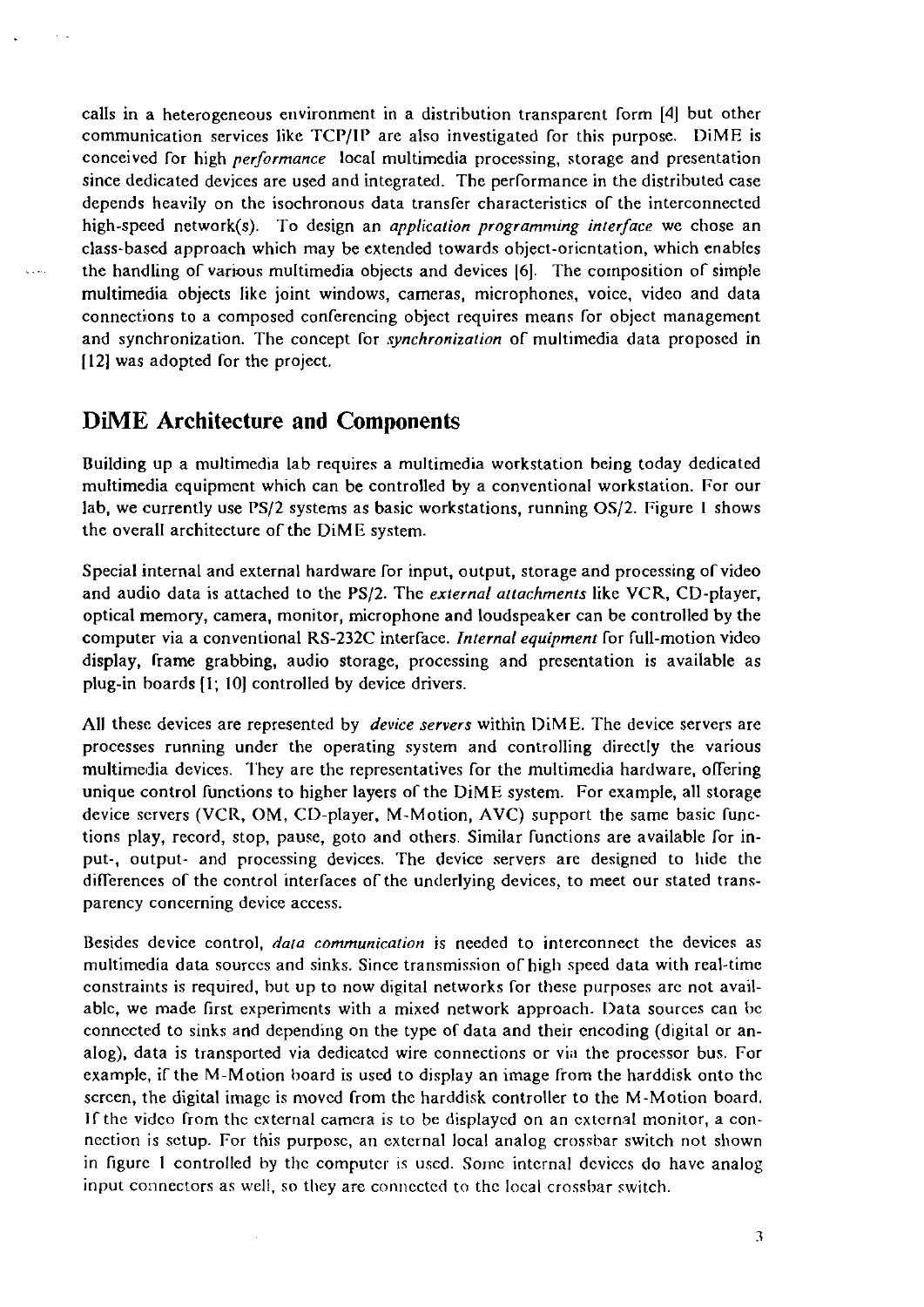



Figure 1. Overall structure of DiME

The *device manager* is designed to configure the local DiME system components, and to control the interconnections between them, especially the device servers.

With this, we have a local multimedia system, which is the basis to allow for distribution, i.e. control and usage of remote devices and services, receive and transmit data to/from remote workstations. Since the DiME architecture allows the usage of different networks, their specific peculiarities have to be "hidden" from the user, i.e. made transparent for usage. The user selects a device as multimedia source and another as a sink. He therefore sends inquiries to the device manager at the involved nodes to get the access rights for these devices from the DiME system. Then he connects data in- and output using the connect command, which is performed by the  $\Lambda/V$  channel manager for audio/video connections. The channel manager looks up the device's description data, decides for the validity of the connection, and selects the connection path or invokes the involved data transport system. If in our first prototype both devices use analog data and an analog connection between them is available, the appropriate calls to the controllers of the crossbar switches are made (the local, remote and intermediate switch). If the devices require digital connections, the network system is used to establish a connection of appropriate quality and data conversion between source and destination. If analog to digital or vice versa conversion is needed the AV manager checks for a suited conversion device within the network and sets up the data paths. Otherwise the connection call fails.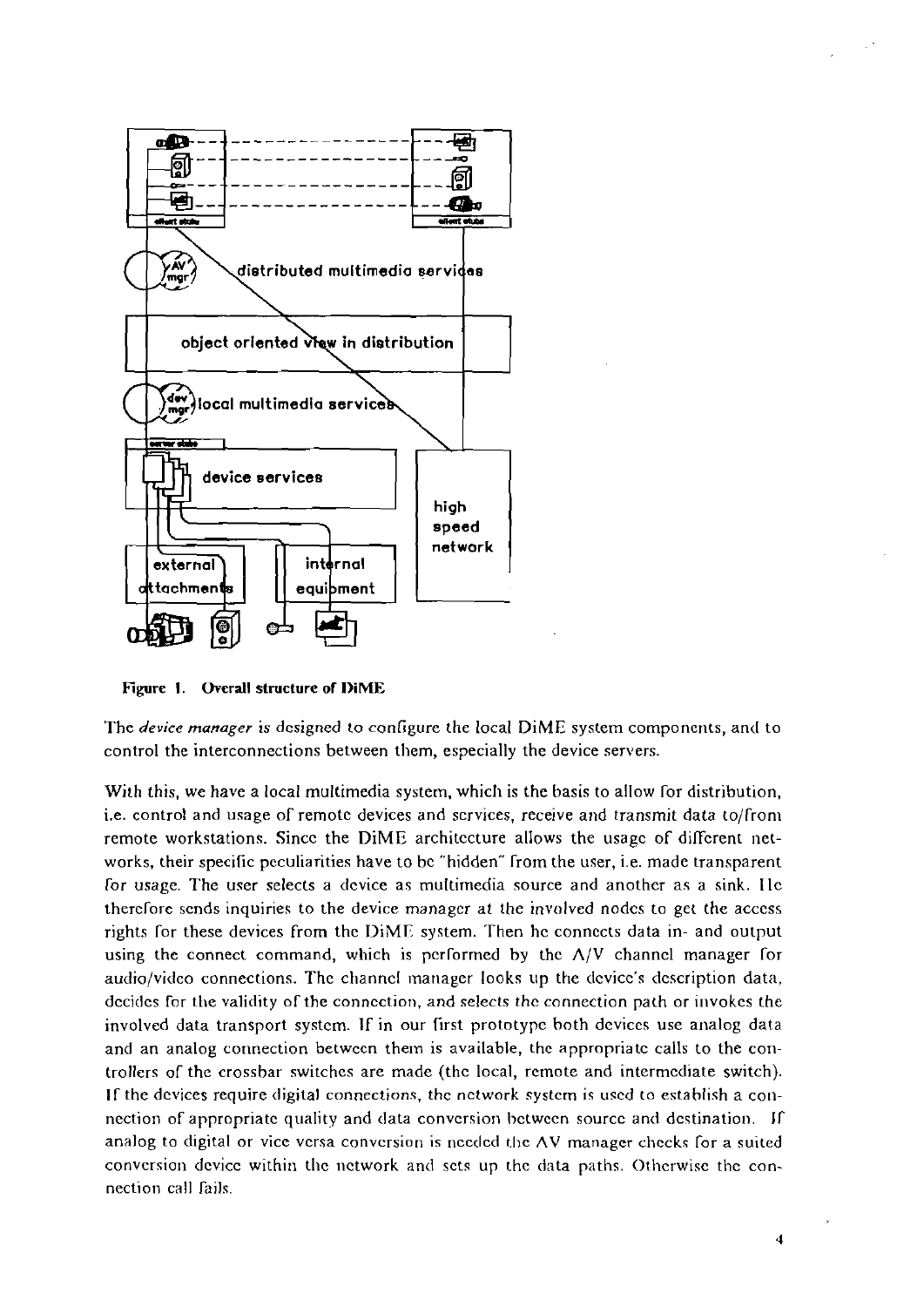The user of the DiME system becomes independent from the underlying transport system for analog or digital data and the way multimedia data is presented within DiME. Transport services are accessed in a unique way, differing perhaps in their quality of service. If, for example a full motion video is established, but only a slow LAN is available a slow-motion transmission may result.

To enable the user to access devices and data in a more appropriate way, i.e. to think oT audio and video as a music play or piece oTfilm, an *ohjeci orienred view in disiribution*  is supported by the DiME system [6]. The user is no more forced to inquire for multimedia devices and their content, but can directly access multimedia data via a name, once it is encapsulated as a multimedia object  $[11]$ . Also compositions of such objects are supported, to enable easy handling of more complex data. E.g. a multimedia object called "information" could consist of a video sequence together with some textual and verbal explanation at the Same time. Devices themselves can also be treated as such objects, to enable their composition for complex tasks like conferencing.

In figure I an example for two conference devices, consisting of audio/video in- and output are shown. The devices reside at different physical nodes. Each conference device object controls its local parts (camera, video window, microphone, loudspeaker). Data connections are set up by the AV manager like described above. The composed conference devices are controllcd by the applications. which also can exchange their access rights to them.

#### **DiME Prospect**

 $\Lambda$  -  $\Lambda$  -  $\Lambda$ 

At the time being we assembled one "high end" workstation with controls many external devices (VCR, CD-player, OM) and the AVC board. Two "low end" work stations are equipped with M-Motion boards for video-in-window presentation. Up to now the digital audio storage processing and storage capabilitics can not be used, since the interface for OS/2 Presentation Manager is not completely implemented. One crossbar switch handles analog audio/video connections, digital interconnection is provided via a token ring using RSC. Control applications for all external devices running under the Presentation Manager in OS/2 were implemented and tested, and first experience could be gained. Since communication between all processes is done via RSC, applications run at remote PS/2 to control the devices of any involved the workstations. A control interface for a CD audio player has been ported to X-windows running within AIX as a first distributcd heterogeneous experiment. Object oricntation is still to bc rcalized, as wcll as a unique communication management  $(\Lambda/V)$  manager), but distributed demonstrations are running.

The design and incorporation of multimedia dependent features within the ENC's high speed network is one of the next steps in order to realize a fully digital solution. Related projects like **19;** 7; 8; **21** and espccially IMAL at Rellcore, Rcd Ranks, liavc dcmonstrated the importance of distributed multimedia systems. So, what is "new" with/in DiME? DiME is conceived as an distributed multimedia add-on to existing systems, it is based on the network operating system approach. To the knowledge of the authors it is the first approach to incorporate heterogeneity at many levels in the distributed multimedia cnvironments covering different native operating systems.

 $\ddot{\phantom{a}}$ 

 $\overline{5}$